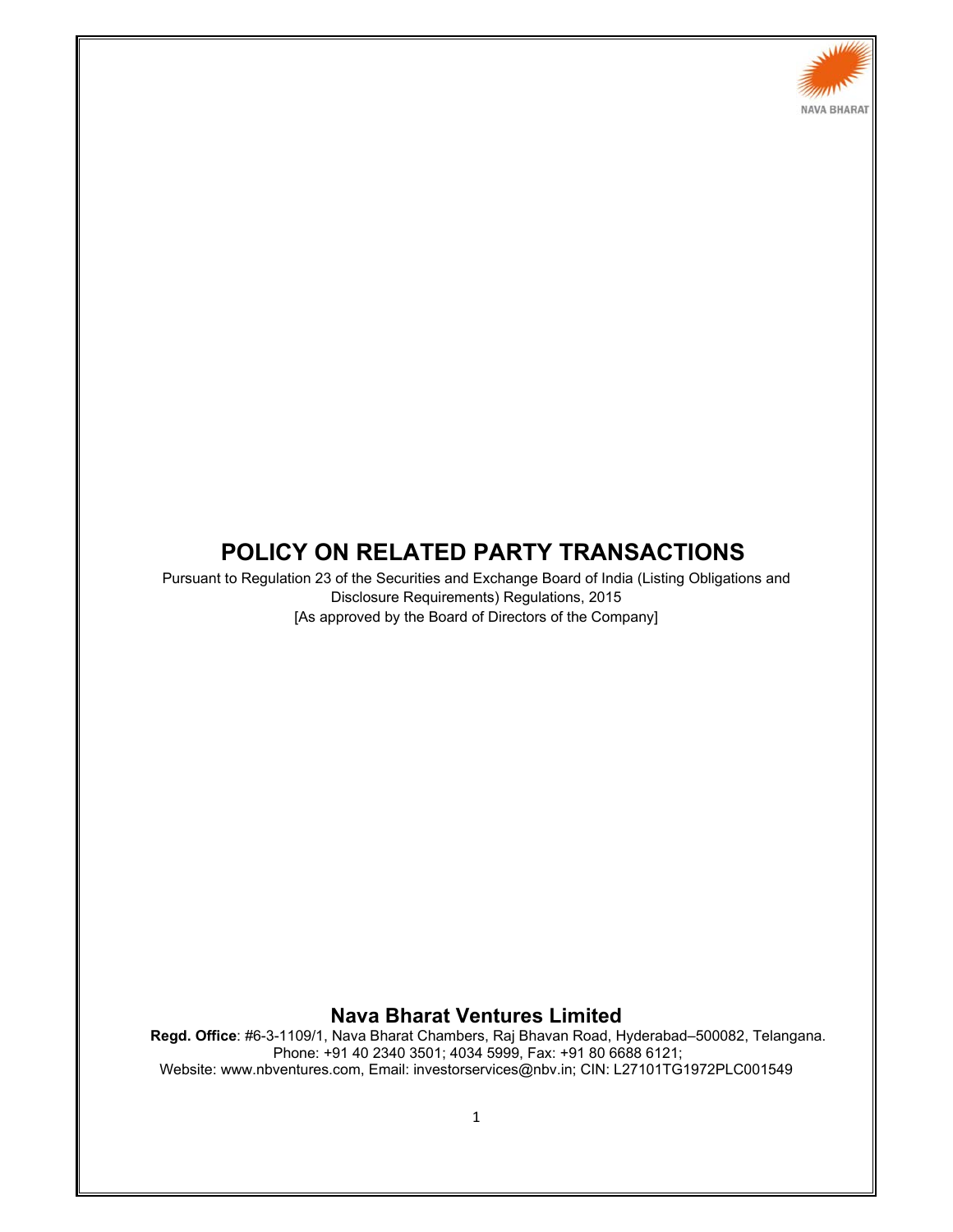

# **Index**

- Objective
- Definitions
- Materiality Thresholds
- Manner of dealing with related party transaction(s)
- Approval of Related Party Transactions
- Approval & Review Mechanism
- Disclosure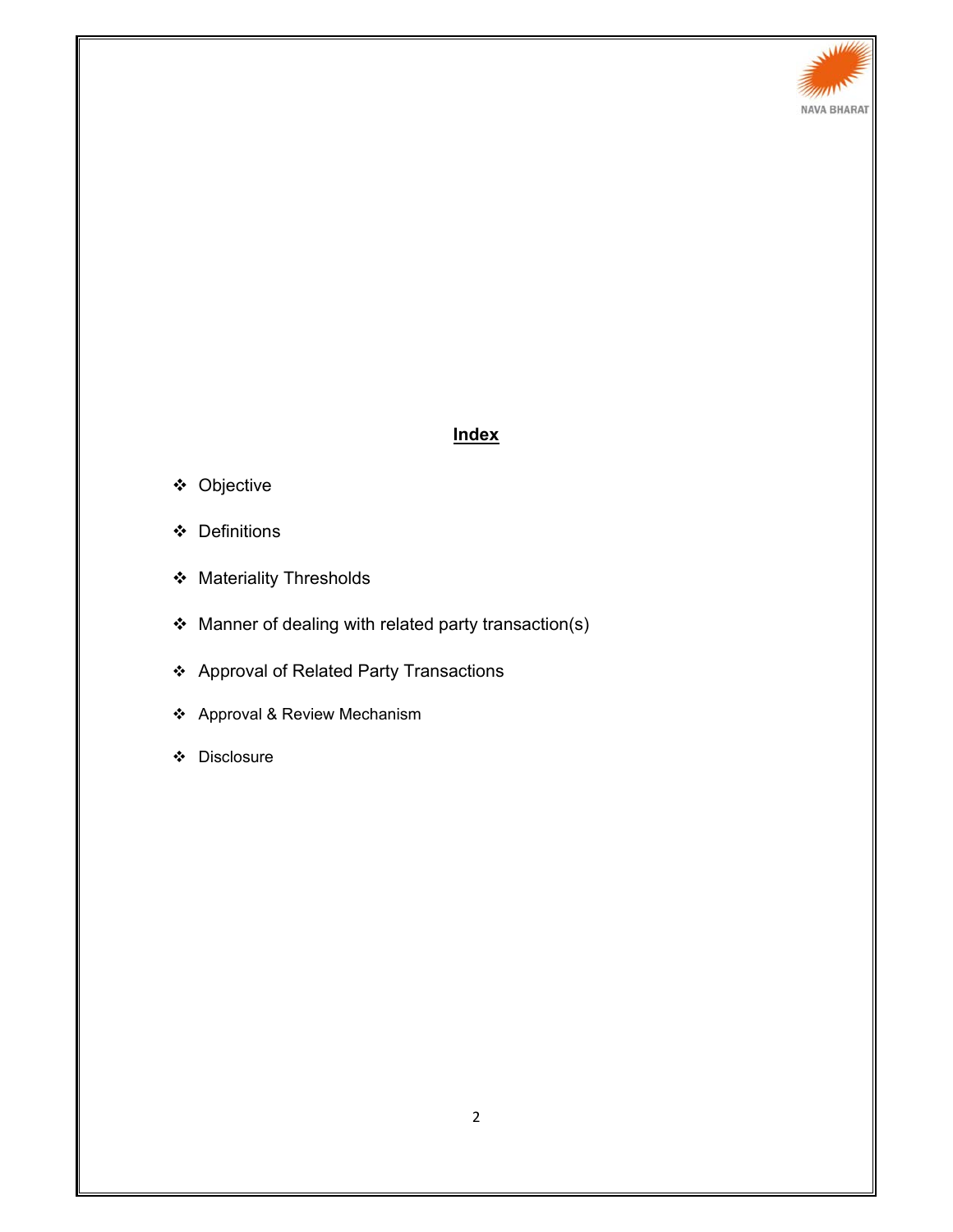

# **1. Objective**

The objective of this policy is to set out (a) the materiality thresholds for Related Party Transactions and; (b) the manner of dealing with the transactions between the Company and its related parties and (c) Approval of related party transactions in line with the Companies Act, 2013 ("the Act"), Securities and Exchange Board of India (Listing Obligations and Disclosure Requirements) Regulations, 2015 ("the Regulations") (including any statutory modification(s) or reenactment(s) thereof) and any other laws and regulations as may be applicable to the Company.

This policy is framed in accordance with the requirements of Regulation 23 of the Regulations and other applicable provisions of the Act and is adopted by the Board of directors ("the Board") of Nava Bharat Ventures Limited ("the Company") based on recommendations of the Audit Committee.

## **2. Definitions**

**"Arm's Length Transaction"** means a transaction between two related parties that is conducted as if they were unrelated, so that there is no conflict of interest.

"**Audit Committee"** means the Committee of the Board formed under section 177 of the Act and Regulation 18 of the Regulations.

**"Key Managerial Personnel (KMP)"** means the KMP as defined in the Act.

"**Related Party**" means as defined in Section 2(76) of Companies Act, 2013 and Regulation 2(1)(zb) of the Regulations.

"**Related Party Transaction**" shall have the meaning as defined under Section 188 of the Act and Regulation 2(1)(zc) of the Regulations.

"**Material modifications**" means any modification(s) to the material related party transaction(s) which were earlier approved by the Audit Committee or Shareholders provided such modification(s)

(i) change(s) the complete nature of the transaction; and/or (ii) is/are in excess of 20% of the originally approved transaction.

Any other term not defined herein shall have the same meaning as defined in the Act and/or the Regulations or any other applicable laws or regulations as amended from time to time.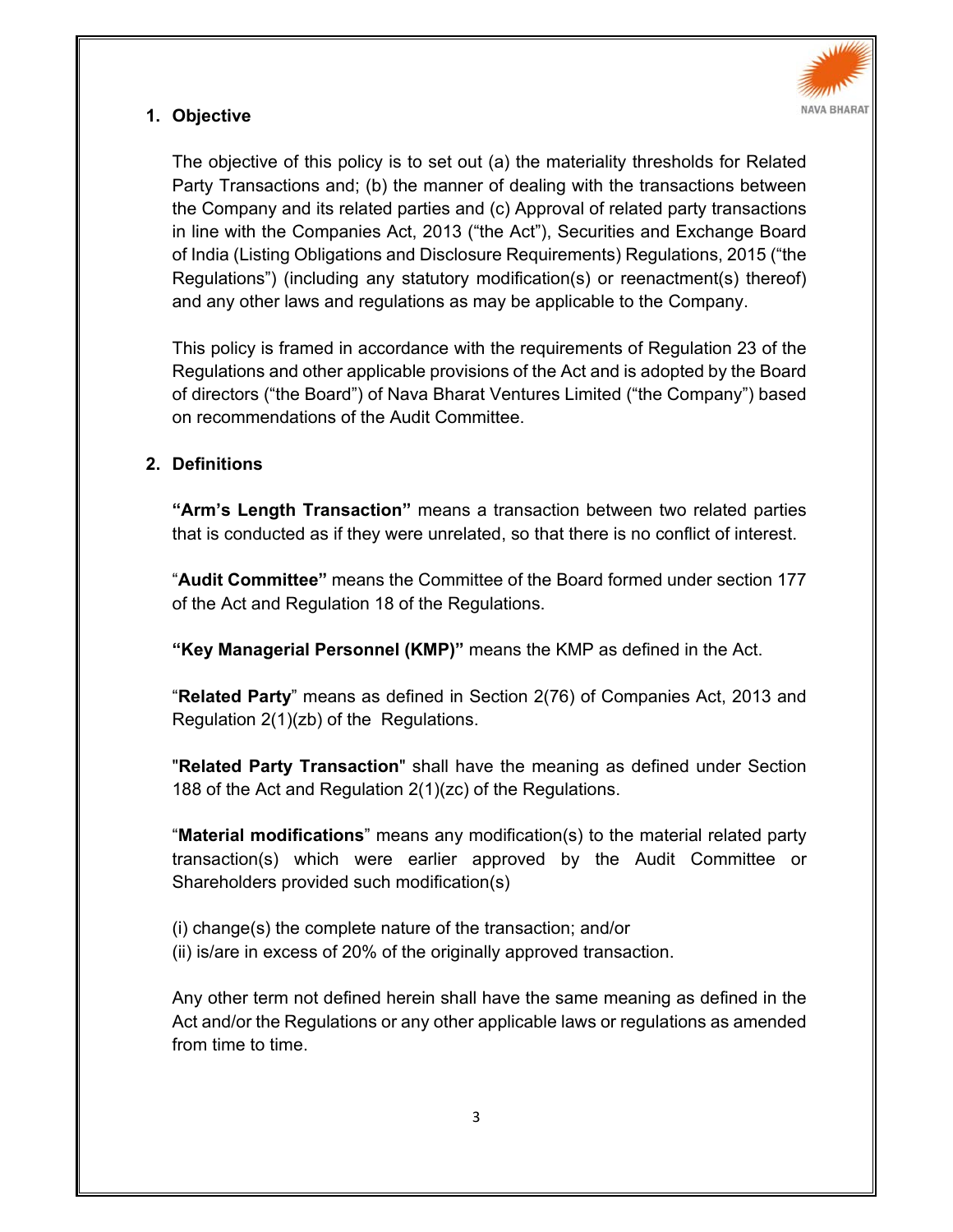

# **3. Materiality Thresholds**

Regulation 23 of the Regulations requires a Company to provide materiality thresholds for transactions beyond which approval of the shareholders through resolution is required. The Company has adopted the materiality threshold as stipulated in Regulation 23 including any modifications thereof from time to time.

## **4. Manner of dealing with related party transaction(s)**

All related party transaction(s) and subsequent material modifications shall be preapproved by only those members of the Audit Committee who are independent directors. The Audit Committee may grant omnibus approval for related party transactions which are repetitive in nature and subject to such criteria/conditions as mentioned under the provisions of Section 177 of the Act and rules made thereunder and Regulation 23 of the Listing Regulations, as amended from time to time.

# **Identification of Related Party Transactions:**

- Each Director and Key Managerial Personnel (KMP) is responsible for providing notice to the Board/Audit Committee of any potential Related Party Transaction (RPT) involving him/her or his/her Relative, including any additional information about the transaction that the Board/Audit Committee may reasonably request. The Board/Audit Committee will determine whether the transaction does, in fact, constitute a RPT requiring compliance with this policy. The Board/Audit Committee may delegate such powers to the officer(s) of the Company as it deems fit.
- Transactions with Related Parties and subsequent material modifications require prior approval of the Audit Committee/ Board, the Chief Financial Officer (CFO) shall be responsible to notify the Audit Committee/ Board of any such potential RPTs.
- Such notice of any potential RPT shall be given well in advance to the Board/Audit Committee and shall also contain adequate information about the Related Party transaction(s). This will provide the Board/Audit Committee members adequate time and information to consider and review the proposed transaction(s).

# **5. Approval of Related Party Transactions**

The Company shall not enter into any RPT except as stated hereinafter.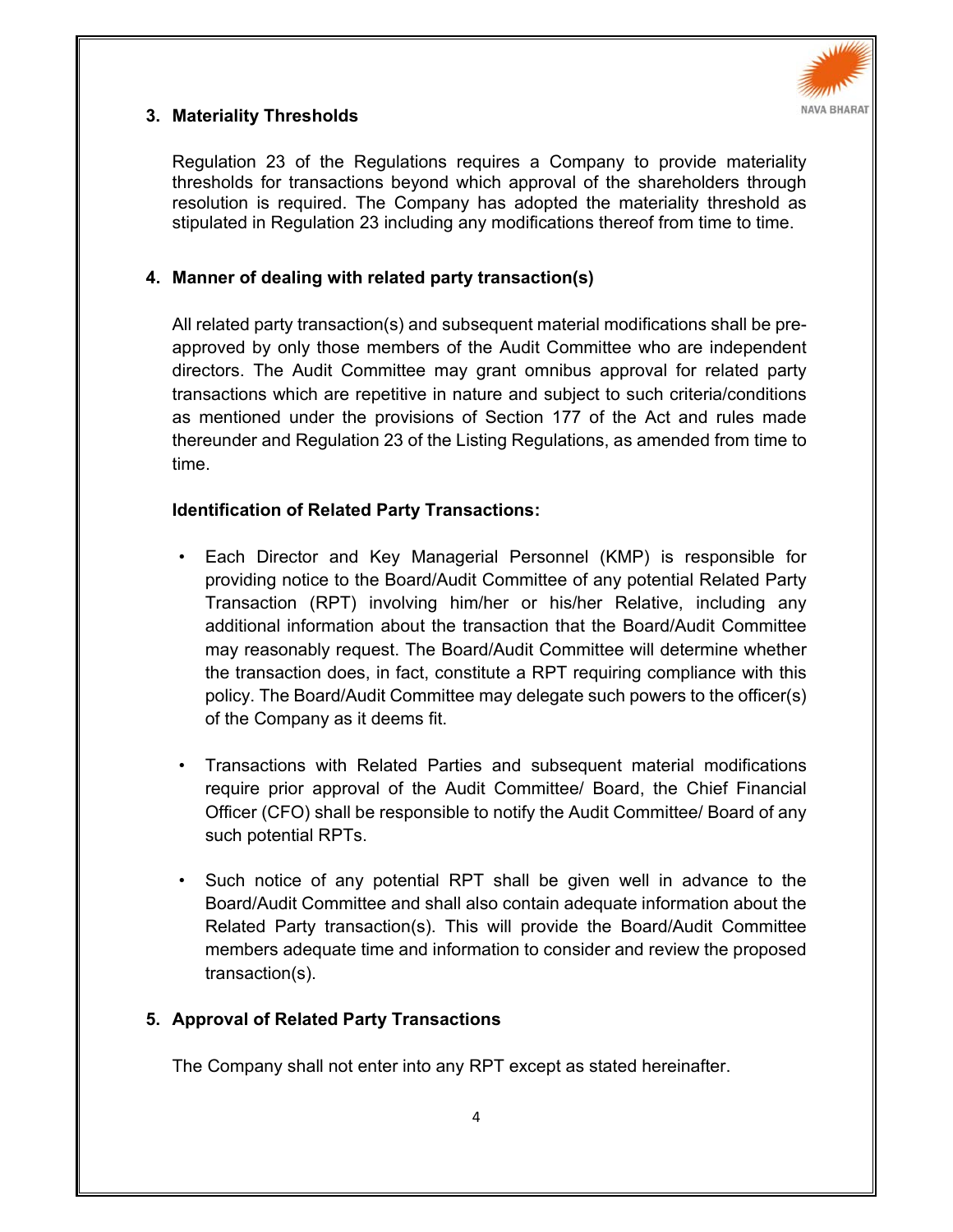

# **a) Audit Committee:**

Every RPT and subsequent material modifications shall be subject to prior approval of the Audit Committee. However, the Audit Committee may grant prior omnibus approval for RPTs, which are repetitive in nature and are in the ordinary course of business & at Arm's Length basis, subject to the compliance of conditions contained in the Act and rules made thereunder and Regulation 23 of the Regulations.

# **Criteria for making omnibus approvals:**

The Audit Committee is empowered to specify the criteria for making omnibus approvals, which shall include the following:

| a            | Maximum value<br>of<br>the<br>transactions, in aggregate, which<br>be allowed under<br>the<br>can<br>omnibus route in a year.                                                      |    | 10% of the consolidated turnover<br>based upon the latest available<br>consolidated financial statements.                                                                |
|--------------|------------------------------------------------------------------------------------------------------------------------------------------------------------------------------------|----|--------------------------------------------------------------------------------------------------------------------------------------------------------------------------|
| b.           | The<br>maximum value<br>per<br>transaction, which can<br>be<br>allowed.                                                                                                            | ÷. | Rs. 1 crore.                                                                                                                                                             |
| C.           | and<br>Ωf<br>Extent<br>manner<br>disclosures to be made to the<br>Audit Committee at the time of<br>seeking omnibus approval.                                                      |    | Approval covers where need could<br>not be foreseen and details are not<br>available.<br>Disclosure will<br>he<br>limited to the extent of details<br>available.         |
| <sub>d</sub> | Review, at such intervals as the<br>Audit Committee may deem fit,<br>related party transaction entered<br>into by the Company pursuant to<br>each of the omnibus approval<br>made. |    | Review at every quarterly<br>meetings of the Audit Committee.                                                                                                            |
| е            | Transactions, which cannot be<br>subject to the omnibus approval<br>by the Audit Committee.                                                                                        | t  | Transactions, which cannot be<br>subjected to omnibus approval by<br>the Audit Committee, are those,<br>which require specific approval of<br>the Shareholders or Board. |

While considering any RPT, the Audit Committee shall take into account all relevant facts and circumstances, including the terms and purpose of such transaction along with other relevant information, if any.

## **b) Board of directors:**

Pursuant to the provisions of Section 188 of the Act and rules made thereunder, all RPTs specified under the said Section and rules which are not at arm's length basis, shall be placed before the Board for its approval.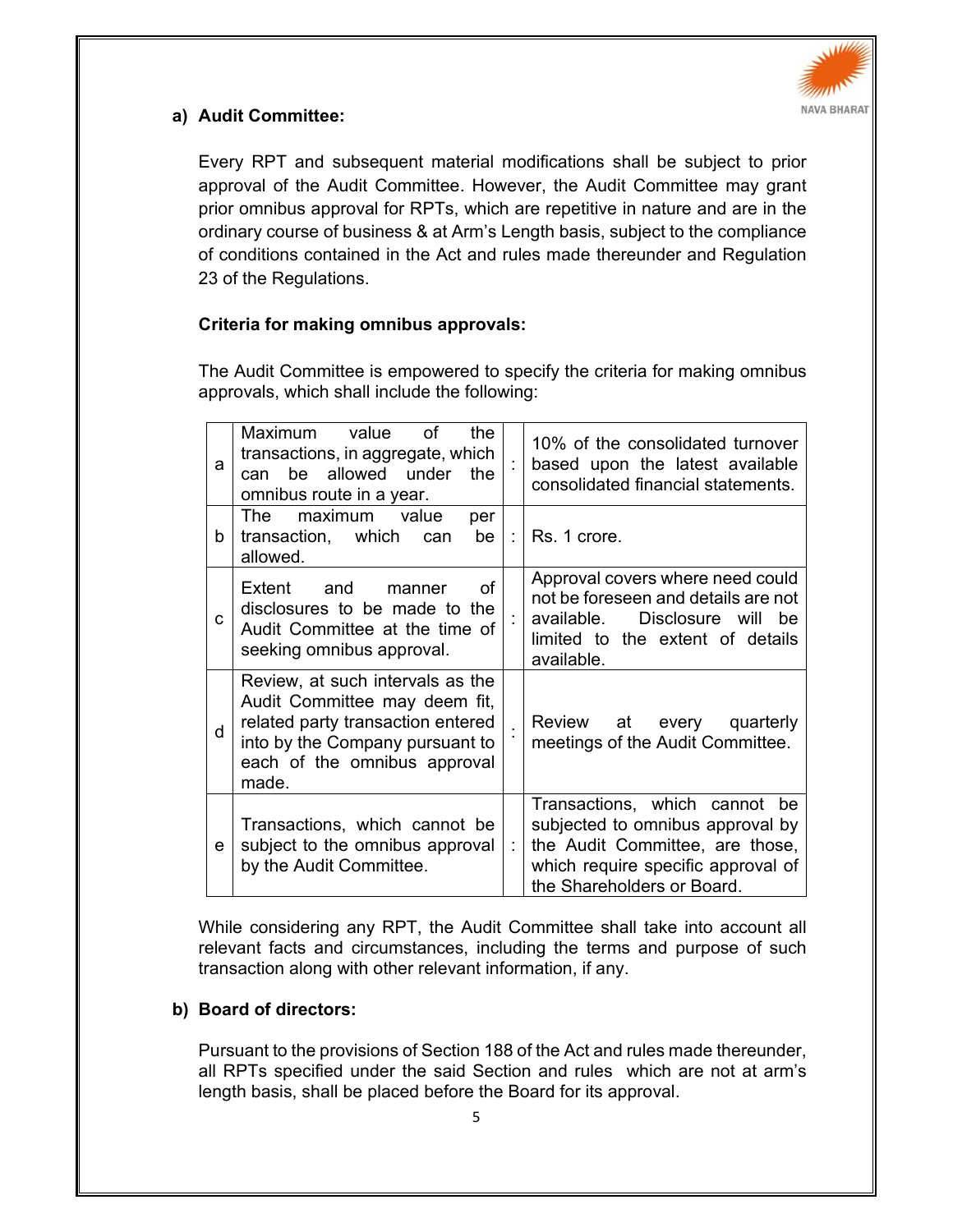

In addition to the above, any other transaction with related parties, which requires approval of the Board, shall also be placed before the Board for its approval.

Any member of the Board/ Audit Committee, who has a potential conflict of interest in any RPT shall disclose his/her interest and shall not be present in the meeting for that agenda. Such member shall not be counted for the purposes of determining quorum.

#### **c) Shareholders:**

All the Material RPTs and subsequent material modifications shall require prior approval of the shareholders through resolution and no related party shall vote to approve such resolutions whether the entity is a related party to the particular transaction or not.

All RPTs that are not material/not in the ordinary course of business/ not at Arm's Length basis shall also require the approval of the shareholders through a resolution as may be provided in the Act, any Law/ Regulations/ Rules/ Guidelines.

#### **6. Approval & Review Mechanism**

- While seeking the approval of the Audit Committee, Board and the Shareholders, wherever required, all information that is relevant and necessary to such RPT as prescribed under the Laws or by the Audit Committee or the Board, shall be duly provided.
- All omnibus approvals granted by the Audit Committee shall be valid for one financial year. The Audit Committee shall, while granting such omnibus approvals, satisfy itself about the adherence to the criteria so specified by it.
- The Audit Committee shall satisfy itself about the need for such omnibus approval and that such approval is in the interest of the Company.
- The omnibus approval granted by the Audit Committee shall include the particulars as prescribed under the Act and the Regulations.
- In case of any RPTs that cannot be foreseen or transactions in respect of which complete details are not available, the Audit Committee may grant an omnibus approval for such transactions provided that the value does not exceed Rs.1 crore per transaction.